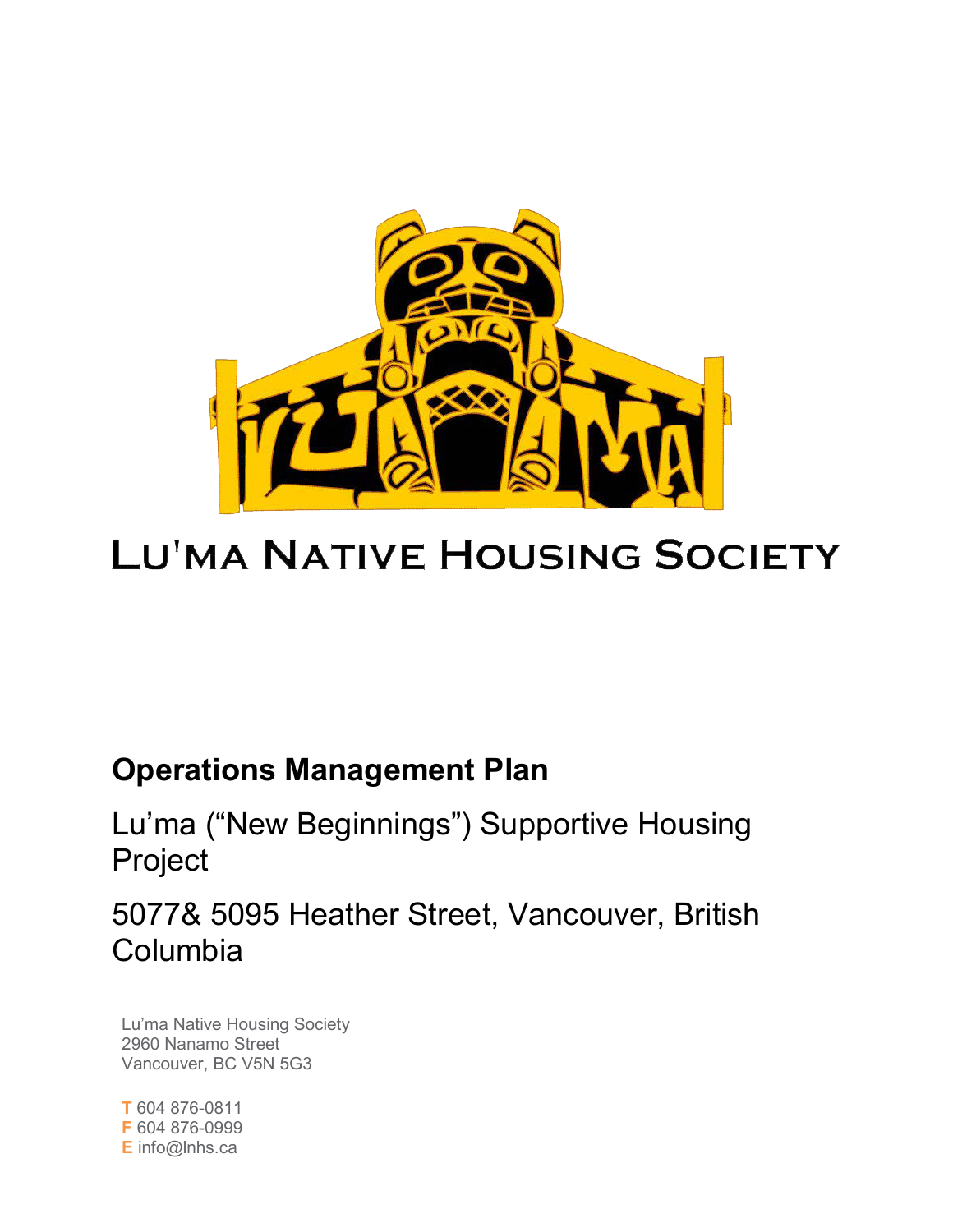## **Introduction**

The Operations Management Plan for the New Beginnings Housing Project located at 5077- 5095 Heather Street in Vancouver provides an overview of Lu'ma Native Housing Society's commitment to operating a temporary supportive housing program for Indigenous Peoples and others who are living unsheltered, in shelters, or at risk of homelessness. Priority will be given to vulnerable people living in the local neighborhood. It is our intent to operate the New Beginnings Housing Project in a way that is culturally safe, secure, and stable and manages any and all impacts of the program on neighboring residents, businesses, local First Nations, as well as ensures the security of the people who live there.

This Operations Management Plan outlines the basic housing objectives and operating parameters for the New Beginnings Housing Project and incorporates protocols to manage various concerns, which may be raised by tenants, neighbors, business owners, and local First Nations as well as ensuring an adequate and timely response on the part of Lu'ma staff. This is the start of a new partnership with the Heather Land community and we look forward to working together to best respond to tenant, neighborhood, local First Nations, and community needs.

"Lu'ma" is a Coast Salish word that translates into "New Beginnings" in the English language. Lu'ma has provided many "New Beginnings" to literally thousands of clients/tenants both Indigenous and non-Indigenous over the past thirty eight (38) years.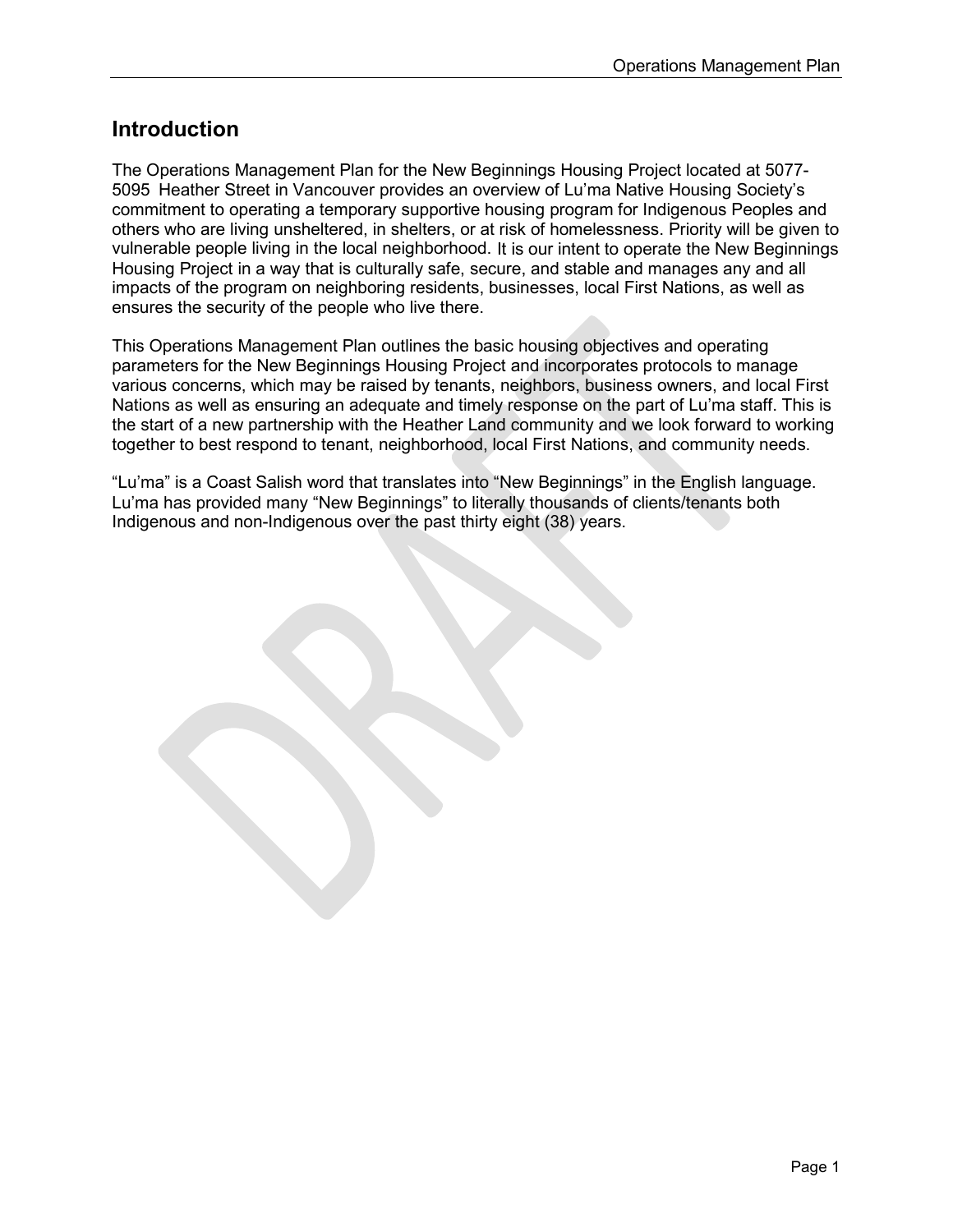## **Contents**

| 1.               |  |
|------------------|--|
|                  |  |
| 2.               |  |
|                  |  |
| 3.               |  |
|                  |  |
|                  |  |
|                  |  |
| $\overline{4}$ . |  |
| 5.               |  |
|                  |  |
|                  |  |
| 6.               |  |
|                  |  |
|                  |  |
|                  |  |
| $\overline{7}$ . |  |
|                  |  |
|                  |  |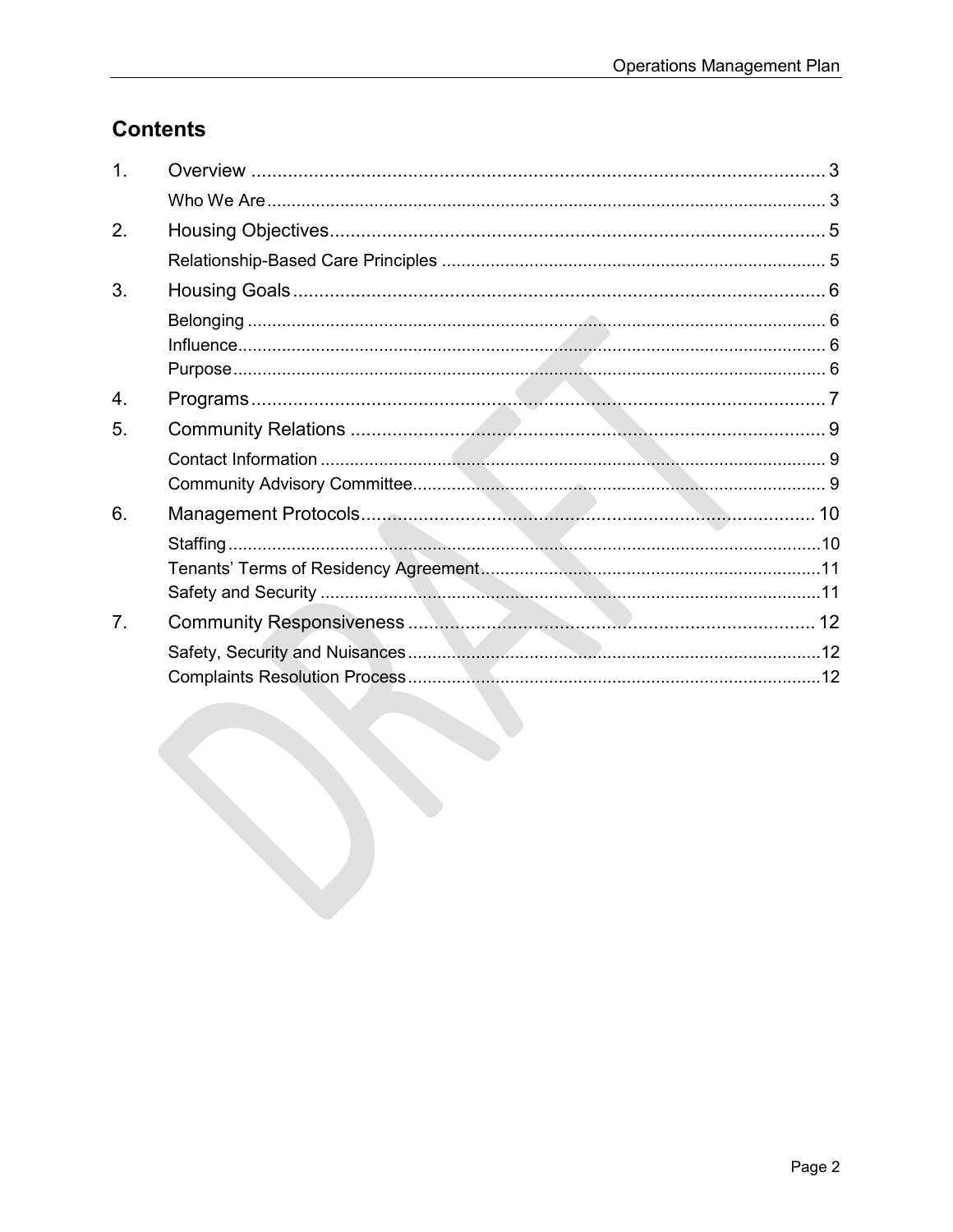## <span id="page-3-0"></span>**1. Overview**

#### <span id="page-3-1"></span>**Who We Are**

Lu'ma Native Housing Society was incorporated thirty eight (38) years ago and was the first Urban Native Housing Society in the Province of British Columbia. As a social housing provider Lu'ma has created many housing projects that meet the needs of Indigenous families, individuals, students, single moms, the working poor, youth, youth aging out of foster care, and those who struggle with homelessness, addictions, and mental health issues. Since the inception of Lu'ma many years ago the Society has morphed into a broad community based organization that provides many community wrap-around services for the many people we serve. The Society has been the host agency for Health Funding on behalf of the Province of British Columbia (prior to the current Health Authorities Structure) allocating and administering funds as a delegated authority for the Urban Indigenous community throughout the Province. Lu'ma also became the first Indigenous Community Entity responsible for the delivery of Homelessness Funds on behalf of the Aboriginal Community Advisory Board and the Federal Government, administered through Service Canada (a role we have enjoyed and continue to enjoy since 1999 when the HPS program was first implemented in Canada).

Lu'ma is a Best Practice award winning recipient from the UN Habitat for its development and ongoing work of the Art Zocale, Aboriginal Patients Lodge which provides a culturally safe place to stay and support services to Indigenous families and individuals who are sent to Vancouver from their remote communities and villages to receive medical treatment. Lu'ma has also created the Dave Pranteau, Aboriginal Children's Village which is a housing project dedicated to meeting the needs of Indigenous children in foster care. This unique project, a first of its kind in Canada, provides housing security and wrap-around services to children in care. Housing units in the Aboriginal Children's Village are allocated to the foster child and not the foster family. In this model the foster child builds permanency in the community, with teachers, friends, social workers and others so they have a sense of belonging in the community. If the foster family is not able to respond adequately to the foster child's needs it is the foster family who is moved and the foster child remains connected to his or her home.

Lu'ma is also the proprietor of Community Voice Mail a free community service that we offer to over 140 Indigenous and non-Indigenous service agencies and government departments throughout Metro Vancouver. To date we have provided services to over 6,000 clients and are located in Port Alberni, Prince George, Calgary, and Vancouver. Lu'ma also operates a Youth Mentorship Program which provides support services, housing, and housing supplements for youth aging out of foster care.

Lu'ma is the owner of Lu'ma Development Management LTD which offers development services for social purpose real estate throughout the Province of British and elsewhere in Canada. Lastly, Lu'ma owns and operates the Lu'ma Medical Services Society. Through Lu'ma Medical we offer medical and support services via First Nations Doctors, Indigenous Traditional Healers and Helpers, Nurse Practitioners, Social Workers, and a wide variety of health services using a "two eyed seeing model" of care offering the best of western medicine complimented with traditional medicine.

The service philosophy of the Lu'ma Medical Centre offers a place where Indigenous health professionals and allied practitioners can meet the needs of the urban First Nations and Aboriginal community in a holistic and caring way through culturally integrated services as a team. Patients that we serve, many who are our tenants and clients elsewhere, have complex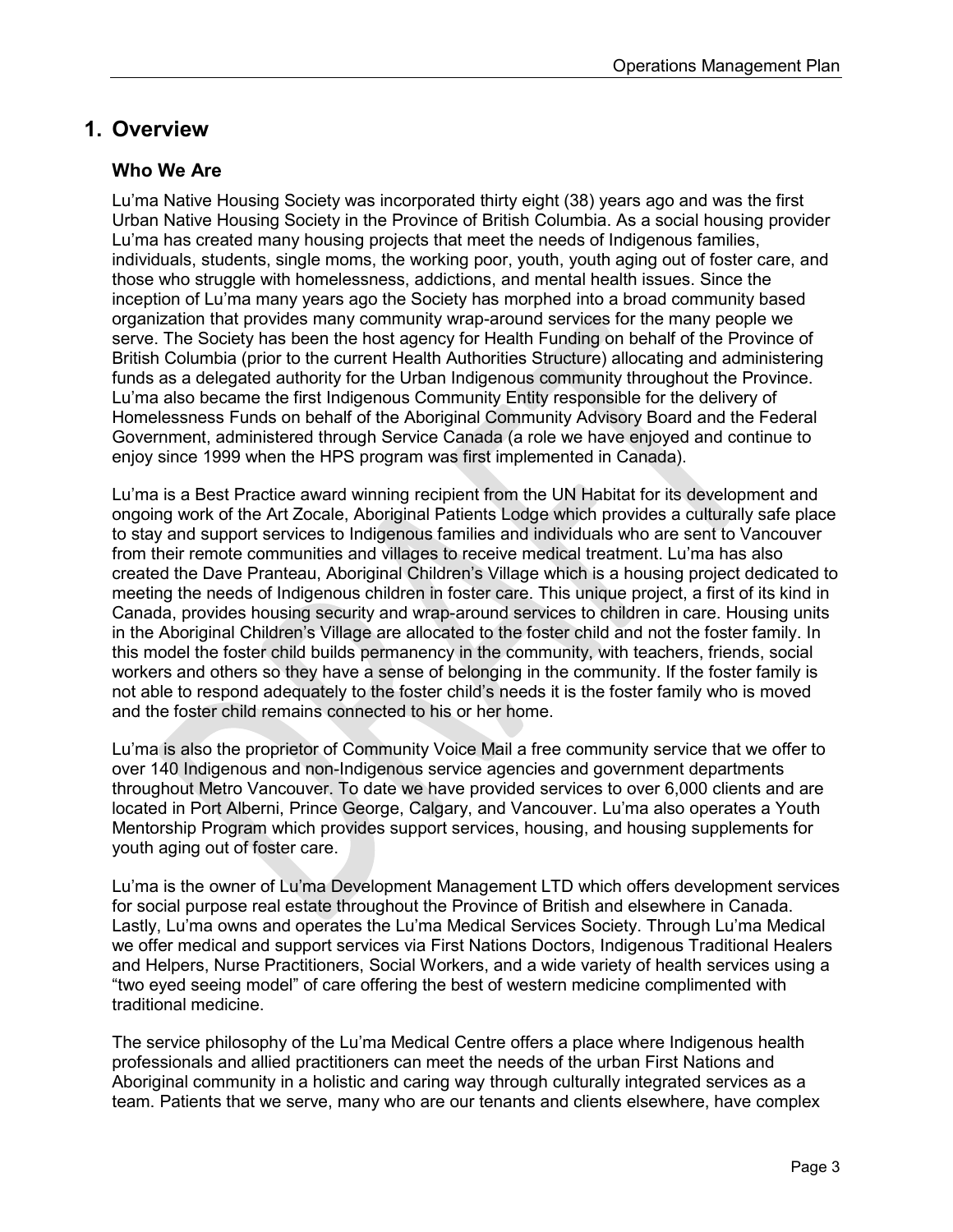Mental Health and Addictions needs, Child and adolescent health needs, and Youth medical needs.

Truly, as a broad based community service provider we take care of more than just the housing needs of those living in poverty or who are marginalized. Our mission is multi-faceted. Our mission is to house people safely then wrap them in services that are culturally safe and appropriate. Our vision is to ensure that the Urban Indigenous community is offered a safe place to stay, culturally appropriate services in health and other supports that will allow our clients the best possible outcomes. Our work is free of discrimination, supportive, and offers the highest level of respect and dignity to a community that is often marginalized. We are inclusive, community centered, and believe in a harm reduction model. And lastly we are innovative.

We anticipate that the New Beginnings Housing Project amenities will include:

- Shared community kitchen;
- Cultural gathering space;
- Free, shared laundry facilities;
- Landscaped grounds; and
- Secure parking.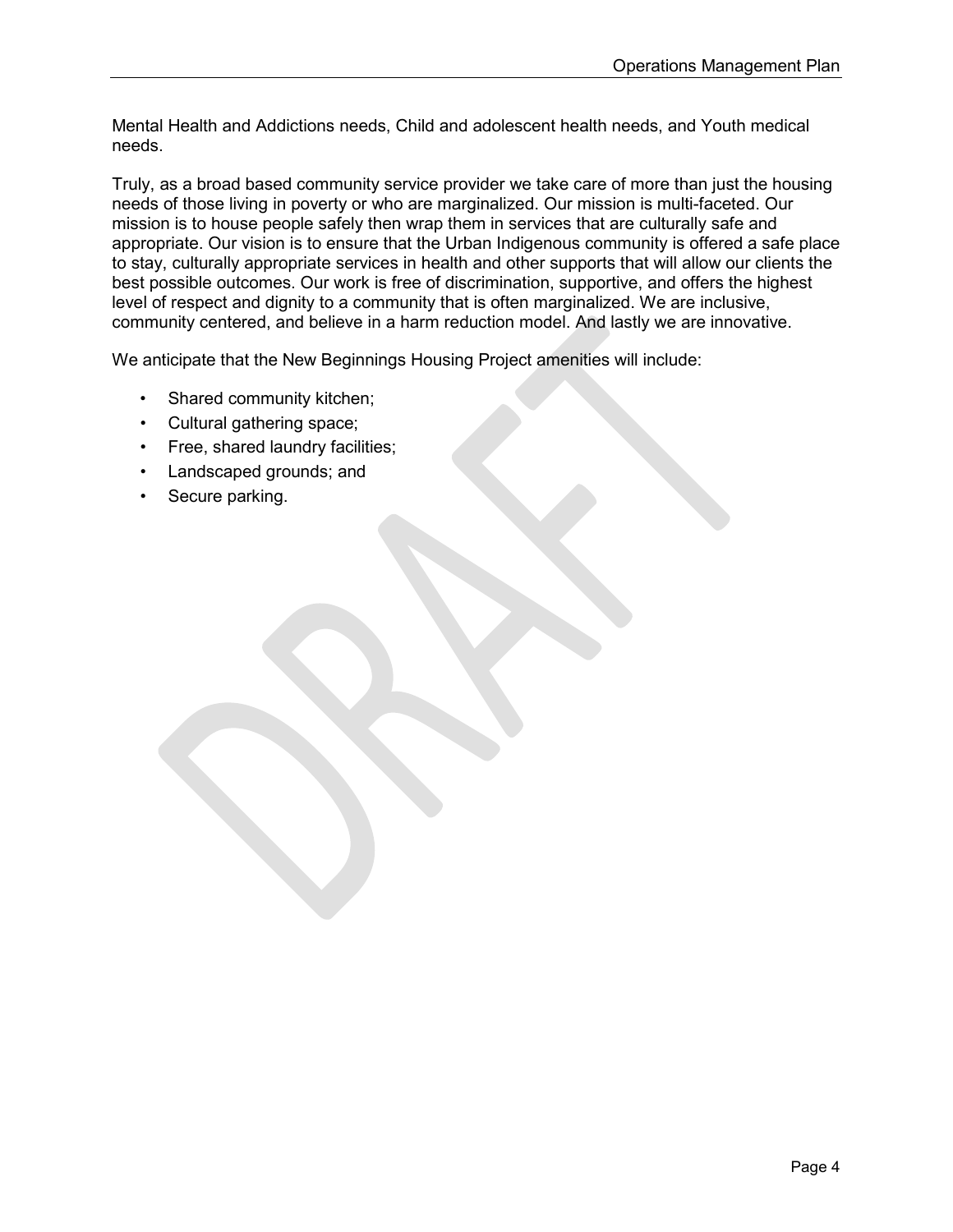## <span id="page-5-0"></span>**2. Housing Objectives**

Lu'ma will provide a supportive housing program that honors and validates its tenants. We will nurture belonging, influence and purpose in all people who live in the New Beginnings Housing Project*.* We will operate within an authentic engagement model of care where desired outcomes are achieved through culturally safe services, collaborative relationships, and where tenants and their support networks/families and allied professionals are at the center of our practice.

## <span id="page-5-1"></span>**Relationship-Based Care Principles**

- The essence of caring is human connections: harmony, healing and spirit;
- Informed caring is knowledge and skills;
- Everyone has a valuable contribution to make;
- Relationships between program participants, their support networks/families and staff are at the heart of service delivery;
- Knowledge of self and self-care are fundamental requirements for quality care and healthy interpersonal relationships;
- Healthy work relationships and environments result in high program participant and staff satisfaction;
- People are most satisfied when their roles and daily work practices are in alignment with their personal and professional values;
- Empowerment and ownership of work and practice are essential elements of Relationship-Based Care; and
- Transformational change happens one relationship at a time.

The New Beginnings Housing Project will house women and men who are marginalized by their experiences of homelessness, poverty, struggles with substance use, struggles with mental wellness and with chronic health issues. The New Beginnings Housing Project will also contribute to a healthier neighborhood by enhancing the quality of tenant's' lives and supporting them to more fully participate in their community, which will include an invitation for partner agencies, neighbors and neighborhood residents, faith groups, schools, businesses, First Nations, other groups and organizations to become involved in service delivery. We also provide culturally safe services.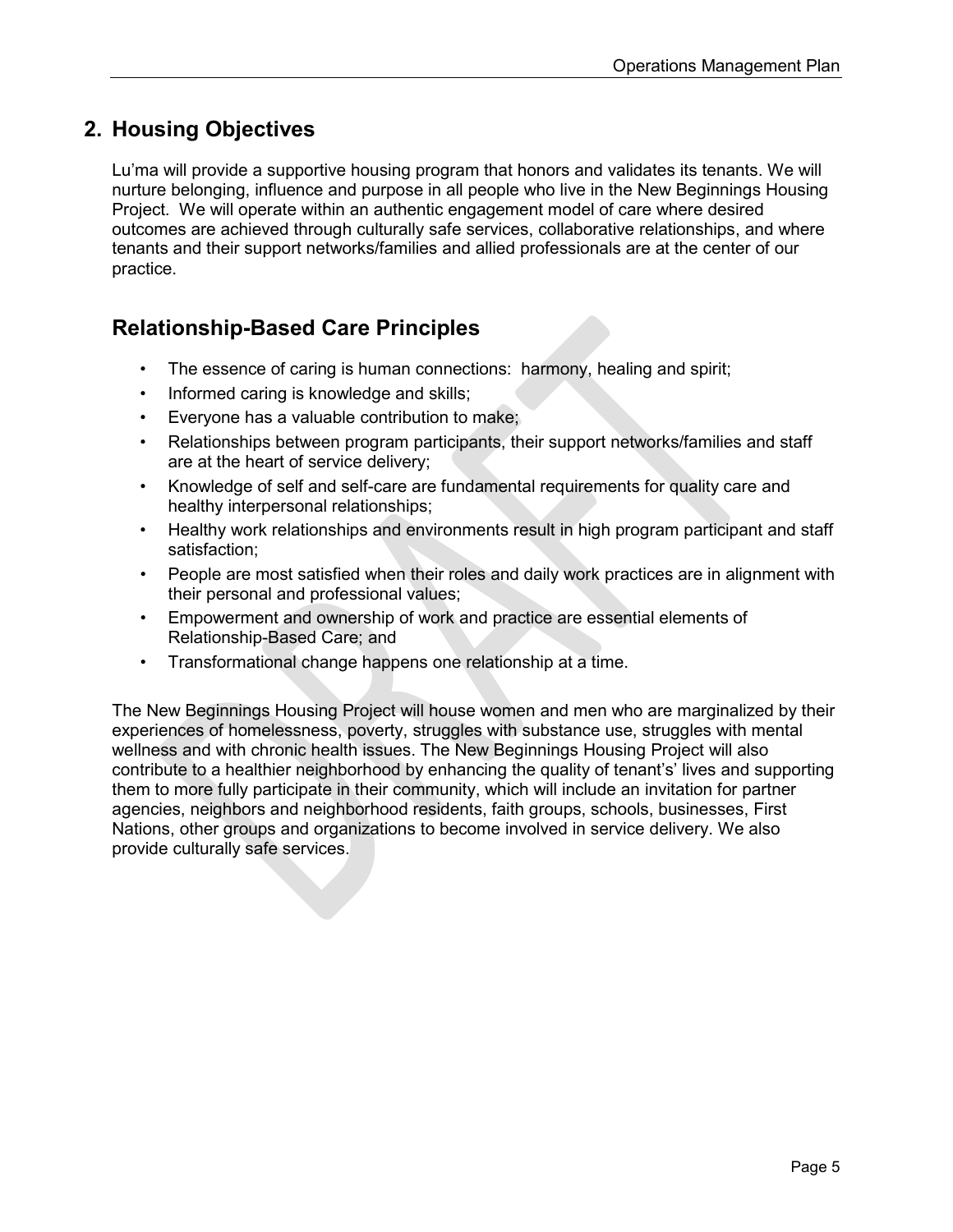## <span id="page-6-0"></span>**3. Housing Goals**

Lu'ma is committed to working closely with the community toward the effective provision of supportive housing to people in order to achieve the following goals:

## <span id="page-6-1"></span>**Belonging**

Create **Belonging** thereby honoring our human need to connect with others:

Tenants will be encouraged and supported to form a group identity and view themselves as a critical piece of a larger Urban Indigenous community. They will be encouraged and supported to build meaningful relationships with each other, with staff, with neighbors and volunteers, making the New Beginnings Housing Project their home. They will be encouraged to support one another. The New Beginnings Housing Project will also support belonging by:

- honouring tenant's existing support networks including family, however tenants define family for themselves;
- Encouraging and supporting the creation of new relationships;
- working together to make the New Beginnings Housing Project the best possible place to live;
- Encouraging and supporting group interactions and problem solving, which builds community; and
- Creating the space and opportunity to make decisions as a group, supporting program participants to build new memories together and enjoy sharing them with others.

#### <span id="page-6-2"></span>**Influence**

Creating tenant's **Influence** over their environment by facilitating freedom of choice:

Tenants will have influence over their environment through participation in household management, service delivery and daily operations including meal planning and preparation, and event and activity planning. Tenants will be engaged in the household decision-making processes. We will also support Influence by:

- ensuring a barrier free, fully accessible house that people of any ability can navigate;
- facilitating weekly household meetings in order to provide an opportunity for tenants to discuss household issues and make decisions;
- providing a simple, consistent and routine environment making it possible for tenants to choose when and where to participate.

#### <span id="page-6-3"></span>**Purpose**

Supporting **Purpose** in life by engaging people to the utmost of their abilities:

Having a purpose/making a difference in the world around us drives us throughout our lives. People who live at the New Beginnings Housing Project will be expected to allow others to contribute to their lives. Tenants will also have an opportunity to give back to those they interact with by acting as mentors and/or by forming meaningful relationships. Purpose will also be realized by:

The small scale of the project coupled with the nurturing of a strong group identity, allowing all tenants to define and form a place for themselves;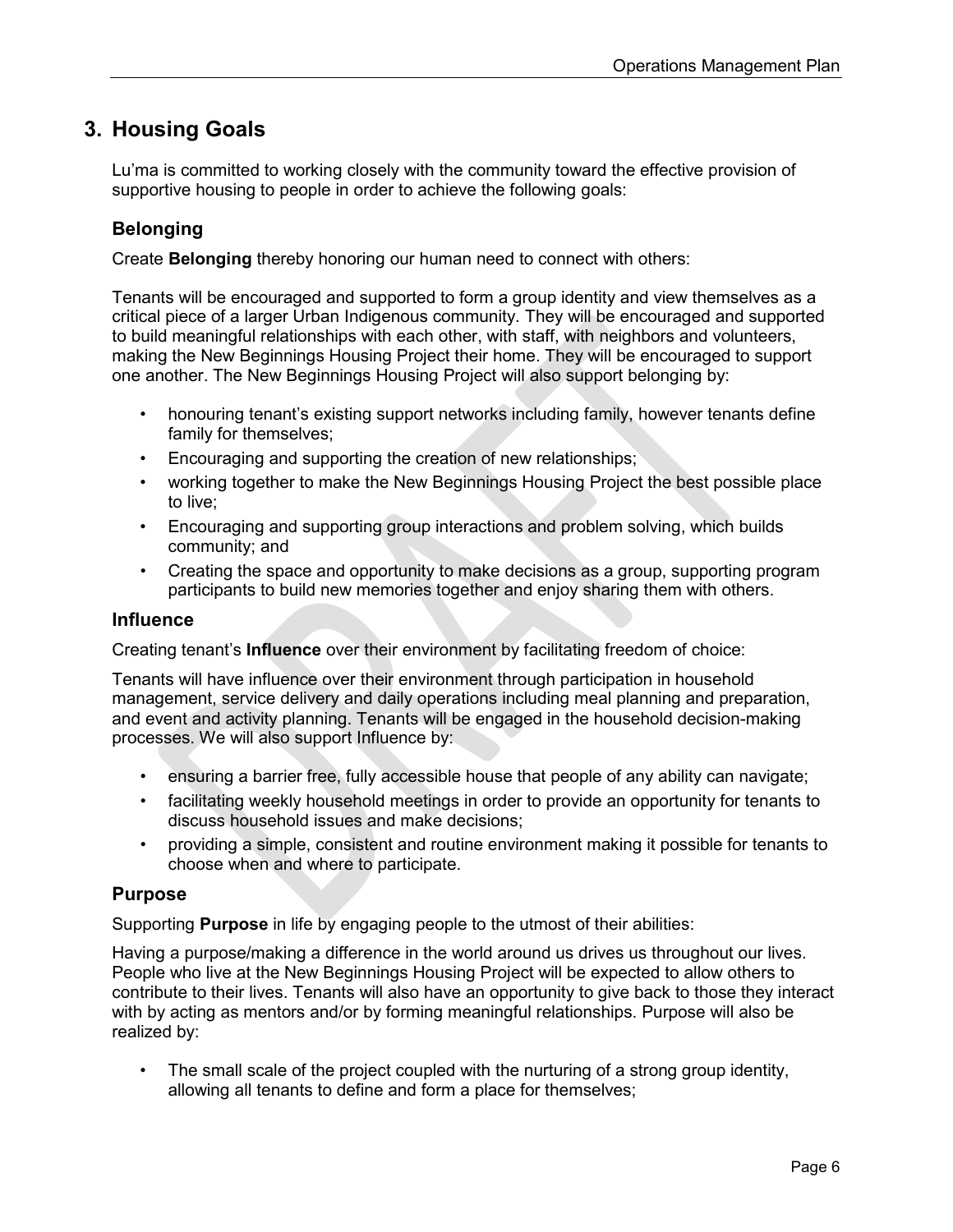- Encouraging tenants to acknowledge their appreciation for one another; and
- Supporting tenants to be involved fully in the service delivery in their home and through their contributions, be able to form a lasting legacy they can feel proud of.

## <span id="page-7-0"></span>**4. Programs**

| <b>Referrals</b>   | Referrals for the New Beginnings Housing Project will be through a<br>$\bullet$<br>coordinated access process. Referrals will be coordinated by Lu'ma staff<br>and flow through Coordinated Access at BCH. After a list is gathered and<br>people are assessed Lu'ma will have final decision on referrals.<br>Decisions will be made by the staff based on Lu'ma's mission, vision and<br>mandate, and the New Beginnings Housing Project specific housing<br>objectives.                                               |
|--------------------|--------------------------------------------------------------------------------------------------------------------------------------------------------------------------------------------------------------------------------------------------------------------------------------------------------------------------------------------------------------------------------------------------------------------------------------------------------------------------------------------------------------------------|
| <b>Support</b>     | Primary support will be provided by tenant support workers 24/7.<br>$\bullet$                                                                                                                                                                                                                                                                                                                                                                                                                                            |
|                    | Support will also be provided by a defined group of partner agencies, all<br>$\bullet$<br>with expertise in specific areas including problematic substance use,<br>health care, mental wellness, etc., and all of which are gender<br>responsive.                                                                                                                                                                                                                                                                        |
| <b>Treatment</b>   | Treatment for mental wellness and struggles with substance use will be<br>$\bullet$<br>provided by a part-time counsellor and will be voluntary.                                                                                                                                                                                                                                                                                                                                                                         |
|                    | Lu'ma will offer groups sessions to tenants who wish to participate<br>$\bullet$<br>through partnership with the Metro Vancouver Indigenous Services<br>Society.                                                                                                                                                                                                                                                                                                                                                         |
|                    | Referrals will be made to treatment programs and services, for those<br>$\bullet$<br>who request same.                                                                                                                                                                                                                                                                                                                                                                                                                   |
| <b>Medications</b> | Medication regimes are primarily the responsibility of the tenants and<br>$\bullet$<br>may be supported by Lu'ma staff or through the Lu'ma Medical Centre<br>when requested by tenants. Tenant wellness checks will be performed<br>on all occupants every 48 hours where a tenant has not been seen for<br>this period of time to ensure that they are safe and not left in a situation<br>where their health may be compromised.<br>A medication support system will be available to tenants who require<br>$\bullet$ |
|                    | assistance to achieve independence in this area.                                                                                                                                                                                                                                                                                                                                                                                                                                                                         |
| Liaison            | Staff will refer to and liaise with the Ministry of Health, Vancouver<br>$\bullet$<br>Coastal Health Authority, the First Nation's Health Authority, The<br>Indigenous Primary Care Health Network, Vancouver Native Health<br>Society, the Metro Vancouver Indigenous Services Society, B.C.<br>Housing, the Ministry of Social Development and Poverty Reduction, as<br>well as agencies offering programs focussed on physical health, mental<br>wellness and substance use.                                          |
|                    | Lu'ma will provide educational resources for tenants re: BC benefits,<br>$\bullet$<br>CPP, OAS, & GIS, mental wellness, substance use, medical conditions,<br>etc.                                                                                                                                                                                                                                                                                                                                                       |
|                    | Lu'ma will maintain contact and work in partnership with other<br>$\bullet$<br>community agencies and support services.                                                                                                                                                                                                                                                                                                                                                                                                  |
|                    | Lu'ma staff will conduct exit interviews to assess where tenants are<br>$\bullet$                                                                                                                                                                                                                                                                                                                                                                                                                                        |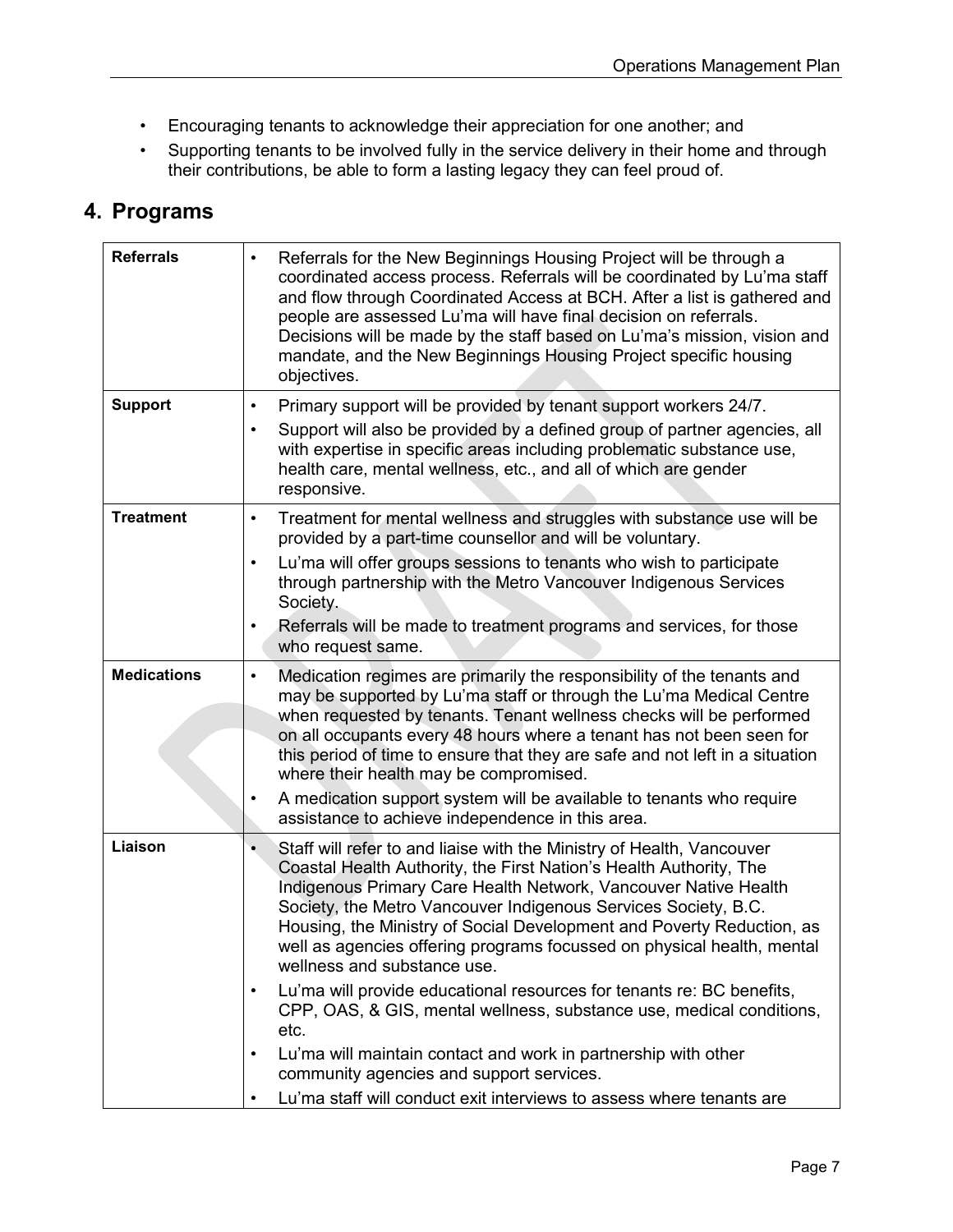|                      | moving to after leaving the project.                                                                                                                                                          |
|----------------------|-----------------------------------------------------------------------------------------------------------------------------------------------------------------------------------------------|
| Life skills          | Staff will provide group or individual support, life skills education and<br>training on such issues as:                                                                                      |
|                      | household management and meal preparation;<br>$\circ$                                                                                                                                         |
|                      | conflict resolution skills:<br>$\circ$                                                                                                                                                        |
|                      | budget management:<br>$\circ$                                                                                                                                                                 |
|                      | personal rights /empowerment/self-advocacy through their partner<br>$\circ$<br>agencies the Vancouver Aboriginal Transformative Justice Services<br>Society and the Native Court Workers; and |
|                      | mentoring and peer support programming to complement existing<br>$\circ$<br>staffing and support services.                                                                                    |
| <b>Meal Services</b> | Will be provided in a supportive/community kitchen capacity, as part of<br>the life skills component of the program.                                                                          |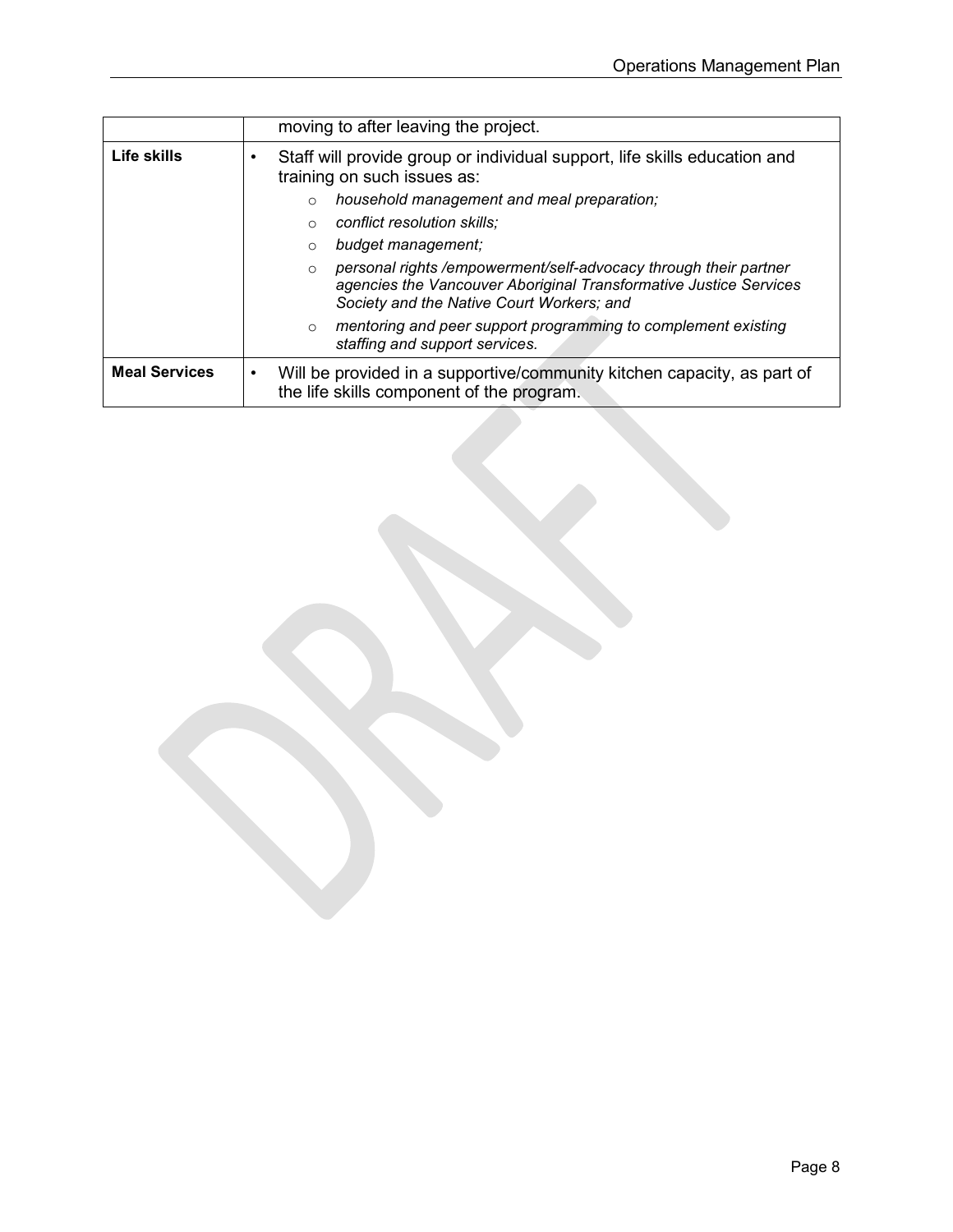## <span id="page-9-0"></span>**5. Community Relations**

#### <span id="page-9-1"></span>**Contact Information**

The Program Manager is responsible for addressing any issues related to the ongoing operation of the New Beginnings Housing Project. Their contact information is as follows:

#### **Name: Doreen Mayer, Tenant Relations Supervisor**

**Phone:** 604.876-0811, during normal business hours (9:00 a.m. to 5:00 p.m.)

604.999-0502, cell phone for afterhours calls (emergencies only)

- **Email:** Doreen@lnhs.ca
- **Mail:** New Beginnings Housing Project

c/o Lu'ma Native Housing Society

2960 Nanaimo, Vancouver, BC V5N 5G3

#### **Website:** www.lnhs.ca

The secondary designated contact is:

- **Name:** Mary Uljevic, Executive Director
- **Phone:** 604-876-0811
- **Email:** Maryu@lnhs.ca
- **Mail:** New Beginnings Housing Project

c/o Lu'ma Native Housing Society

2960 Nanaimo, Vancouver, BC V5N 5G3

604-876-0811 is a 24-hour phone number available to community members who wish to contact staff at the New Beginnings Housing Project to report an emergency or security problem.

#### <span id="page-9-2"></span>**Community Advisory Committee**

The New Beginnings Housing Project community advisory committee (CAC) will be a group of fifteen (15) members representing funding partners, the neighborhood, community agencies, First Nations and tenants formed to partner with Lu'ma. It will have an advisory and referral role, not a decision-making role, and will fulfill its purpose by being solution-focused and responsive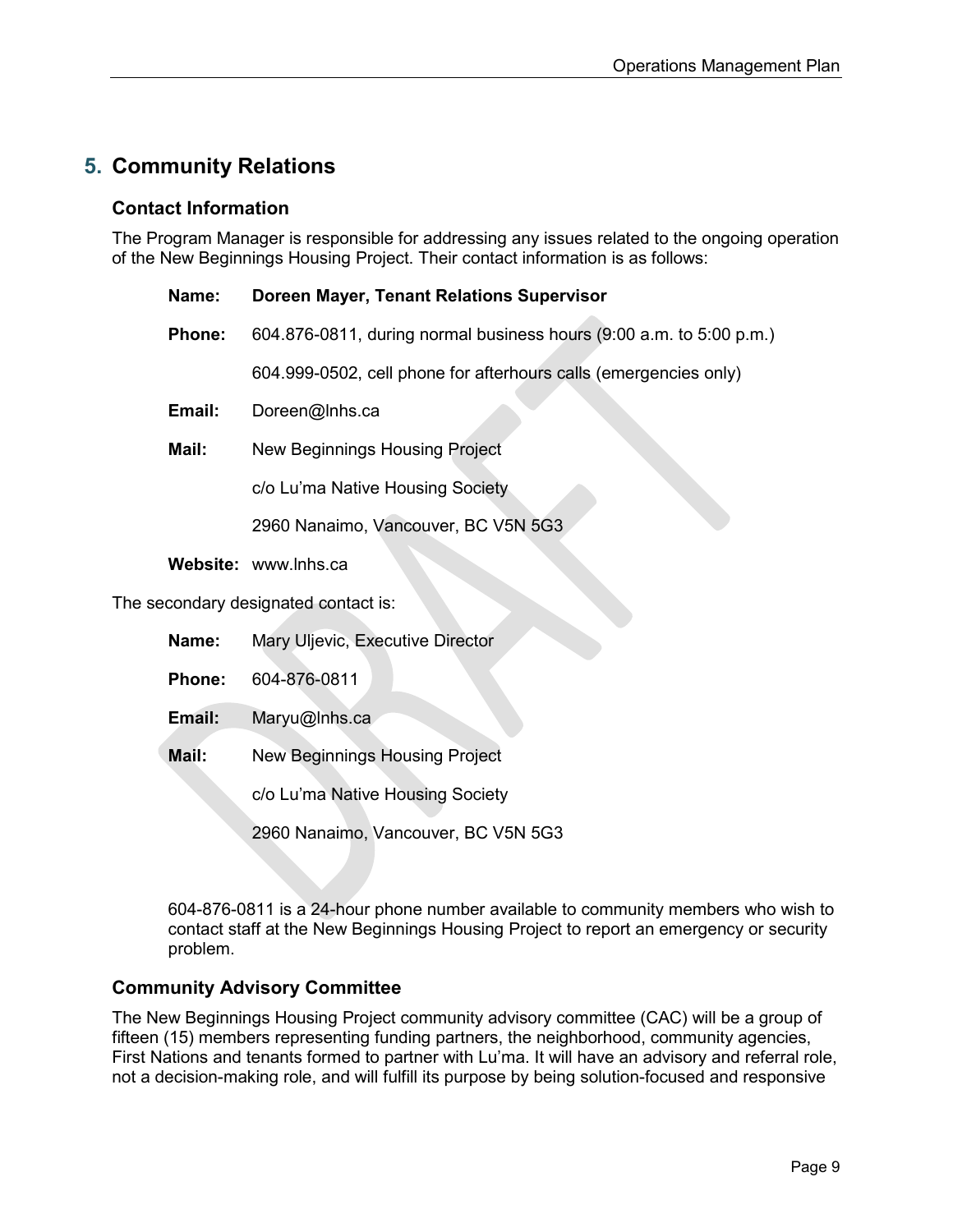to community issues. Members will operate in agreement with Terms of Reference as they are established.

The New Beginnings Housing Project CAC will meet regularly. Meeting frequency may change from time-to-time, based on the advice of the New Beginnings Housing Project CAC, but would meet no less frequently than semi-annually.

The purpose of the CAC is to provide Lu'ma, the project team, and a broad cross-section of the community with a mechanism to:

- 1. Build and maintain positive relationships amongst the community, tenants, Lu'ma and program partners;
- 2. Facilitate information sharing and dialogue; and
- 3. Identify and resolve any issues, opportunities and concerns related to building operations.

## <span id="page-10-0"></span>**6. Management Protocols**

Lu'ma is committed to the following management protocols to reduce the potential for harm or nuisance to the residents, neighborhood individuals and property from the operation of New Beginnings Housing Project and, where necessary, to take appropriate actions to address issues within its control.

#### <span id="page-10-1"></span>**Staffing**

- Regular operating staff numbers will include program managers, tenant support workers on duty at all times (24/7), community kitchen coordinators, community outreach worker and building custodians, allowing for an immediate response to any issues as they arise;
- Staff responsibilities: include receiving referrals; managing all tenant issues, including incoming and outgoing tenants; liaising with mental health and addiction services, as well as other relevant community services; working with tenants to achieve their goals; coordinating and delivering recreational opportunities; and medication support duties as requested;
- Staff experience and educational level requirements will be as follows:
	- $\circ$  Experience with a population similar to New Beginnings Housing Project tenants;
	- $\circ$  All staff have undergone a reference and background check including a criminal record check;
	- $\circ$  All staff members are trained in Lu'ma's established risk management procedures; and
	- $\circ$  All staff members are oriented to protocols within The Operations Management Plan, including responsiveness to tenant safety and community concerns and pursuant to the minimum training and experience requirements expected under Operators Agreement.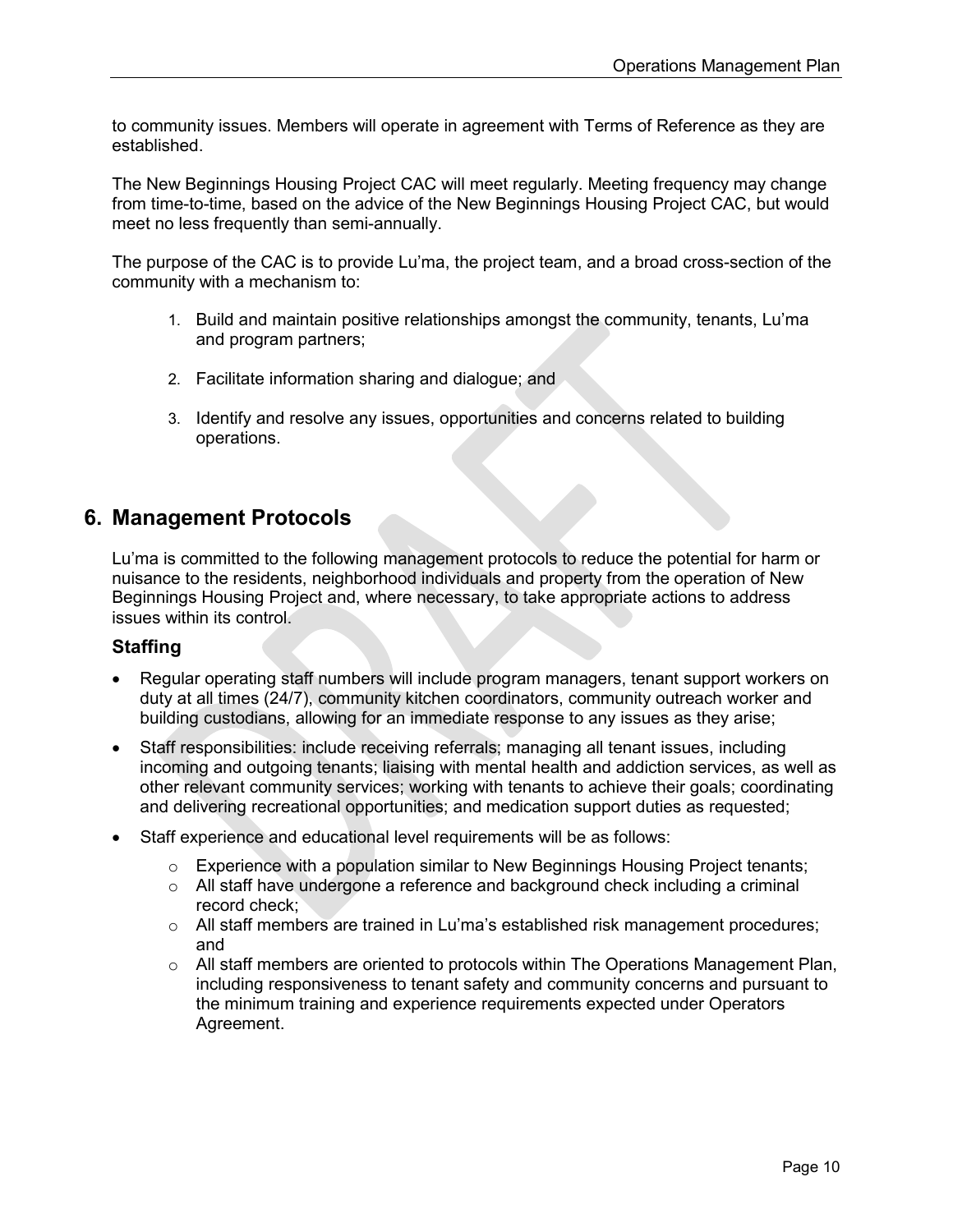## <span id="page-11-0"></span>**Tenants' Terms of Residency Agreement**

Tenants will be required to sign an RTA agreement, which outline specific information about the New Beginnings Housing Project program, tenants' rights and obligations, and a "good neighbor" agreement.

## <span id="page-11-1"></span>**Safety and Security**

As part of its commitment to operating this project, Lu'ma has established the following set of protocols to ensure the safety and security of tenants, staff and the community. In case of immediate danger inside or outside of New Beginnings Housing Project, 9-1-1 must be called.

| <b>Exterior</b><br><b>Perimeter</b><br><b>Security</b> | 24-hour on-duty staff will allow the monitoring of all activity in and around<br>New Beginnings Housing Project, responding as necessary.<br>Lu'ma will remotely monitor activities at New Beginnings Housing Project<br>through the use of security cameras at all exits. Any suspicious activity<br>will be immediately reported to the Vancouver Police Department and<br>the on-site staff.                                                                                                                                                                                                                                                                                                                                                                                                                                                     |
|--------------------------------------------------------|-----------------------------------------------------------------------------------------------------------------------------------------------------------------------------------------------------------------------------------------------------------------------------------------------------------------------------------------------------------------------------------------------------------------------------------------------------------------------------------------------------------------------------------------------------------------------------------------------------------------------------------------------------------------------------------------------------------------------------------------------------------------------------------------------------------------------------------------------------|
| <b>Interior</b><br><b>Security</b>                     | All exits are alarmed and monitored by security cameras.<br>$\bullet$<br>There is a monitored magnetic entrance card system for tenants (room<br>٠<br>doors, offices, lounge, and storage).<br>Lu'ma's visitor policy will apply, which requires all visitors to provide<br>٠<br>Government-issued ID, sign in, and which requires visitors to enter with<br>a tenant between the hours of 10 p.m. and 7 a.m.<br>Staff will be alerted to "unwanted" persons – e.g. people who have a<br>$\bullet$<br>known history of unacceptable behaviour - through its existing internal<br>processes, advice from partner agencies and community alerts.<br>Lu'ma has a breach-of-security response plan with protocols for staff to<br>٠<br>follow in respect to potential safety-related events that could occur. Staff<br>are trained in these procedures. |
| <b>Police Liaison</b>                                  | Lu'ma will maintain regular communication and consultation with the<br>$\bullet$<br>Vancouver Police Department through a designated liaison.<br>The 911 and Mental Health Emergency Services systems will be used in<br>all situations involving potentially volatile situations or violence.                                                                                                                                                                                                                                                                                                                                                                                                                                                                                                                                                      |
| <b>Criminal</b><br><b>Activity</b>                     | Lu'ma will take appropriate action to intercede in cases of vandalism or<br>other criminal activity, up to and including reporting the incident to police.                                                                                                                                                                                                                                                                                                                                                                                                                                                                                                                                                                                                                                                                                          |
| Neighboring<br><b>Properties</b>                       | Lu'ma will work in partnership with neighbours, community agencies and<br>$\bullet$<br>others to monitor and improve safety and for the community where the<br>New Beginnings Housing Project is situated.                                                                                                                                                                                                                                                                                                                                                                                                                                                                                                                                                                                                                                          |